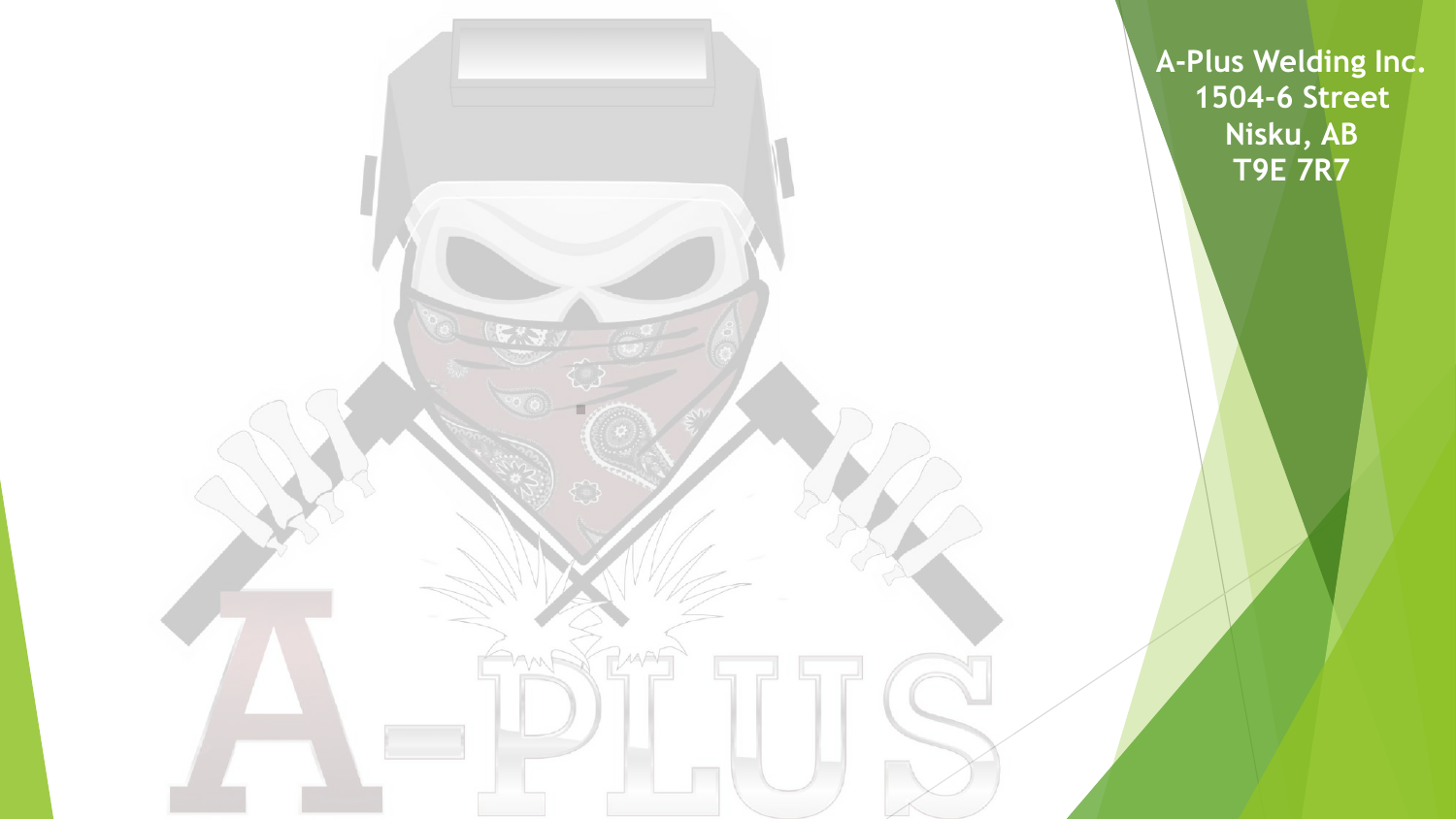## **About Us**

- A-Plus Welding was established in 2010 by Devin Lamy and Aaron Smedsrud. Together their goal was to provide fabrication, mechanical and welding services throughout the province of Alberta and strive to make A-Plus Welding a safe and reliable welding and fabrication company.
- A-Plus Welding is an equal opportunity company, hiring from local communities based on required skill-sets and availability.<br>Devin Lamy holds ownership to this Metis welding and fabrication company. A-Plus believes investing in our staff with proper training and providing a strong safety culture is the key to our success.
- With over 30 years of combined welding and fabricating experience working in many facets of the construction industry, A-Plus looks forward to building strong relations with our clients by providing a quality product, professional integrity and excellent communication.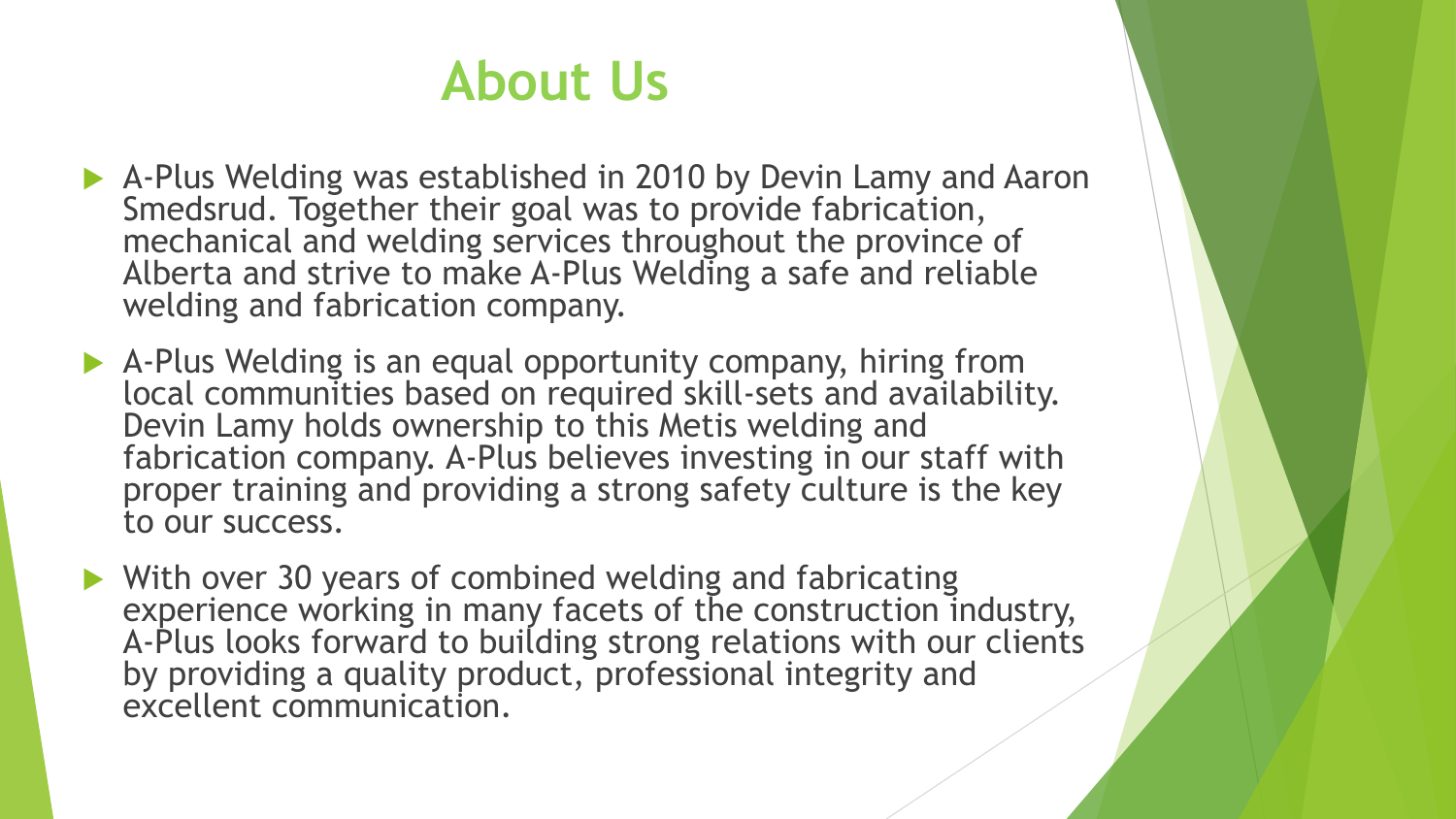

# **Safety**

## Current Qualifications:

- Safety Management System
- COR Certified
- Current WCB Insurance
- ISNetworld Certification
- Complyworks Certification
- Canadian Council For Aboriginal Businesses

### *Driven For Safety Excellence!!*









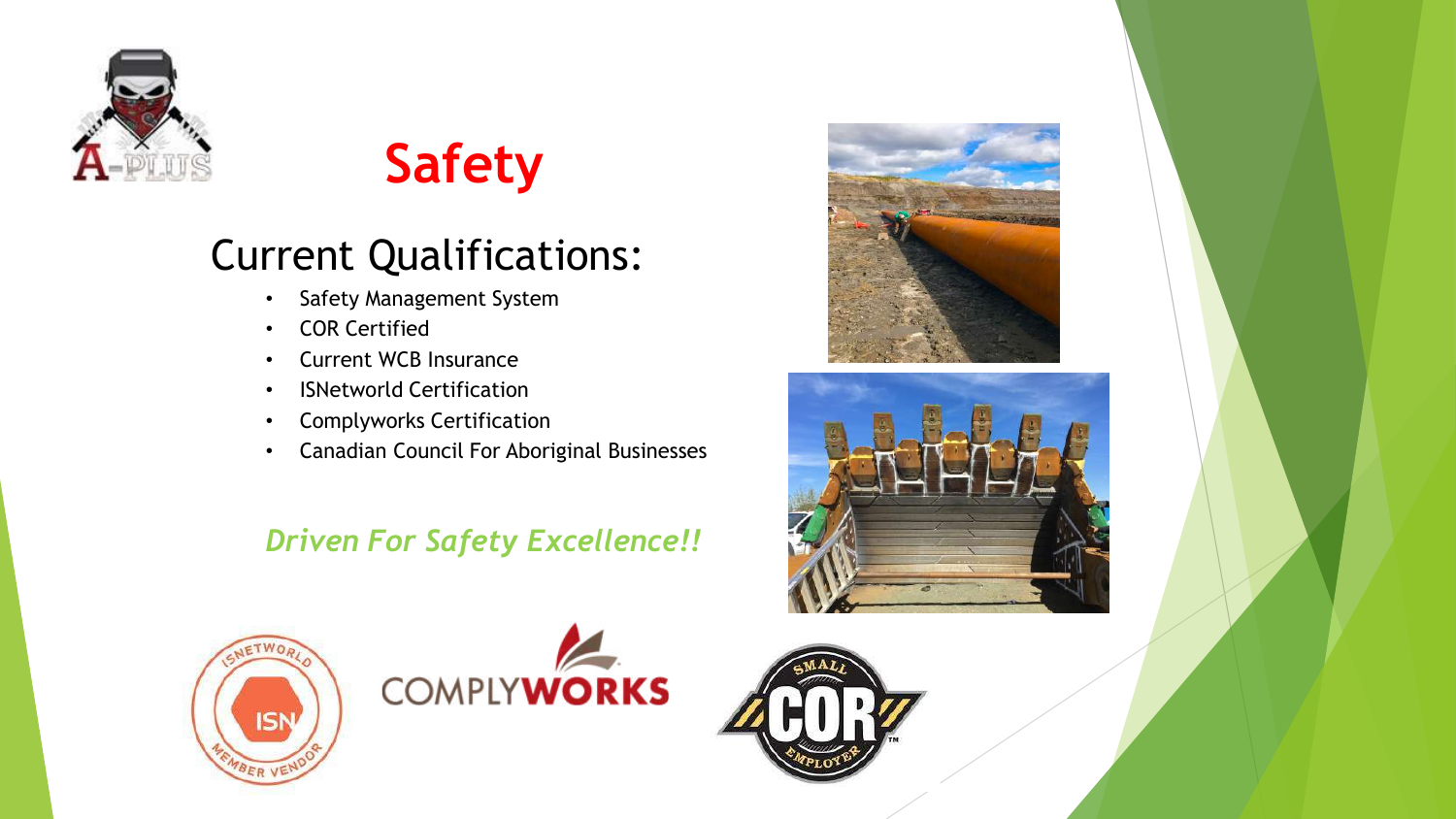# **Certifications & Memberships**



Current Qualifications:

- Quality Management Systems
- CWB 47.1

**CERTIFIED** 

- ABSA 31.3 Process piping
- ABSA 31.1 Power Piping
- ABSA 31.1 Boiler External Piping







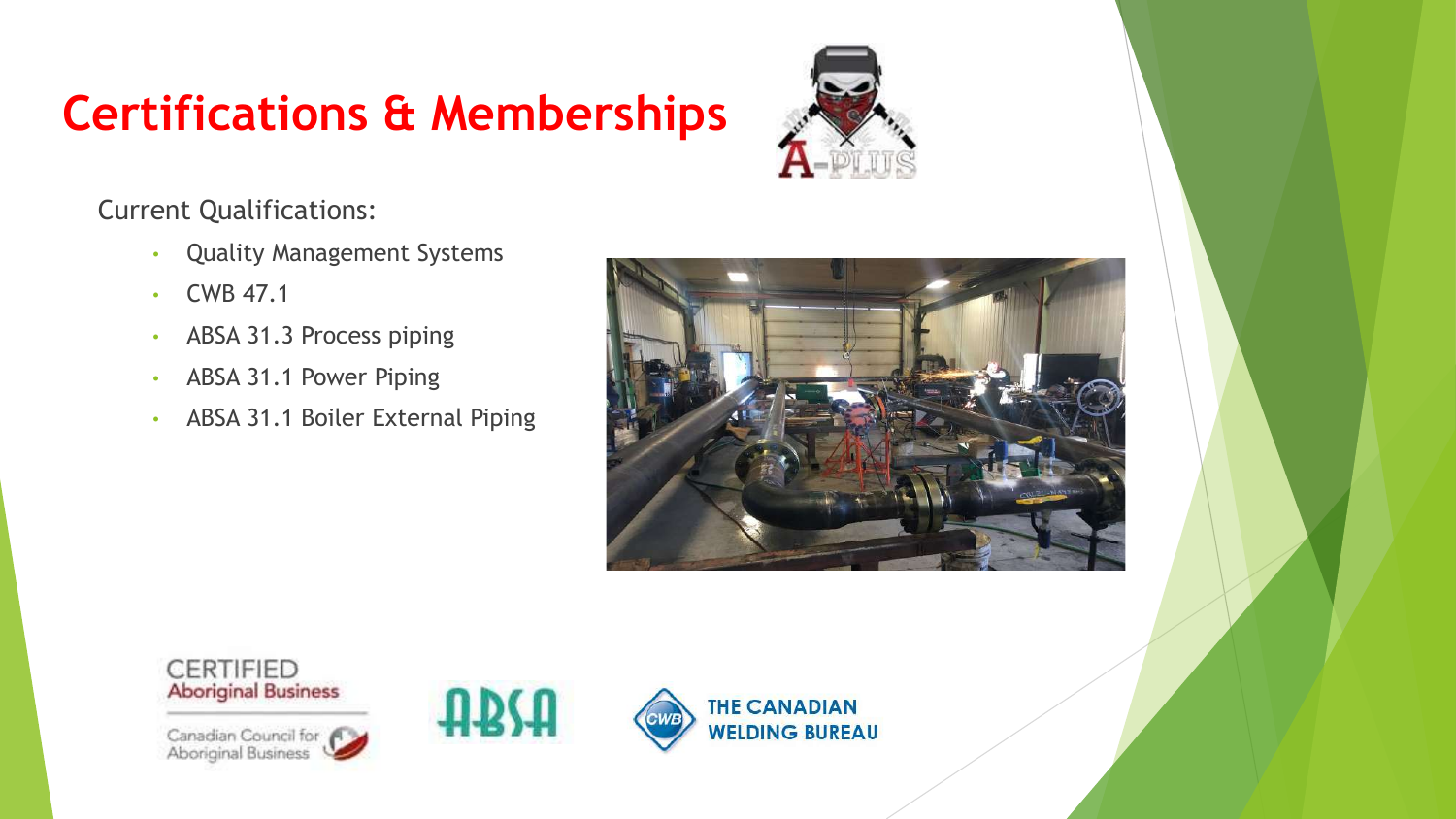## **A-Plus Welding and Fabrication**



### **Services Offered**

- Shop and Mobile Pipe Fabrication and installation
- Shop and Mobile Structural Fabrication
- Shop and Mobile Equipment Repair
- Custom Fabrication
- 24 Hour Mobile Service
- ▶ Quality Control Programs
- Project Management
- **Labour Force**





#### **CERTIFIED Aboriginal Business**

Canadian Council for F Aboriginal Business